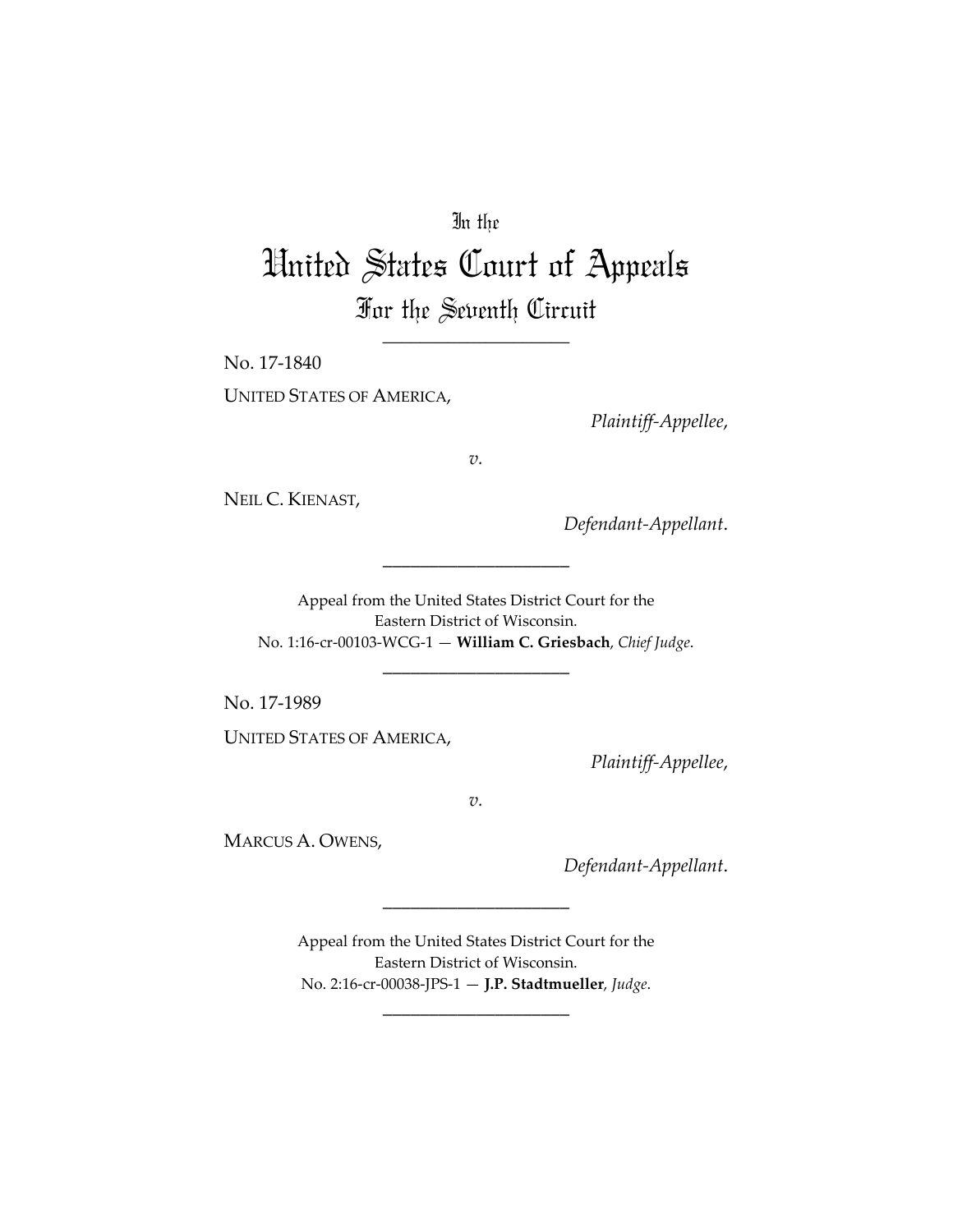No. 17-2439

UNITED STATES OF AMERICA,

*Plaintiff-Appellee*,

*v.*

BRAMAN B. BROY,

*Defendant-Appellant*.

Appeal from the United States District Court for the Central District of Illinois No. 1:16-cr-10030-MMM-JEH-1 — **Michael M. Mihm**, *Judge*.

\_\_\_\_\_\_\_\_\_\_\_\_\_\_\_\_\_\_\_

\_\_\_\_\_\_\_\_\_\_\_\_\_\_\_\_\_\_\_\_

ARGUED FEBRUARY 6, 2018 — DECIDED OCTOBER 23, 2018 \_\_\_\_\_\_\_\_\_\_\_\_\_\_\_\_\_\_\_\_

Before RIPPLE, SYKES, and BARRETT, *Circuit Judges*.

BARRETT, *Circuit Judge*. In 2015, federal agents infiltrated a child pornography website called Playpen and deployed a computer program to identify Playpen's users. This operation resulted in the successful prosecution of defendants all around the country, including Neil Kienast, Marcus Owens, and Braman Broy, whose appeals are consolidated before us. Kienast, Owens, and Broy, like many other defendants caught in this sting, argue that the warrant authorizing the Playpen searches was invalid and that the fruit of those searches—the defendants' identities—should therefore have been suppressed. Every circuit that has considered the suppression argument has rejected it, and so do we. Even assuming that these digital searches violated the Fourth Amendment, the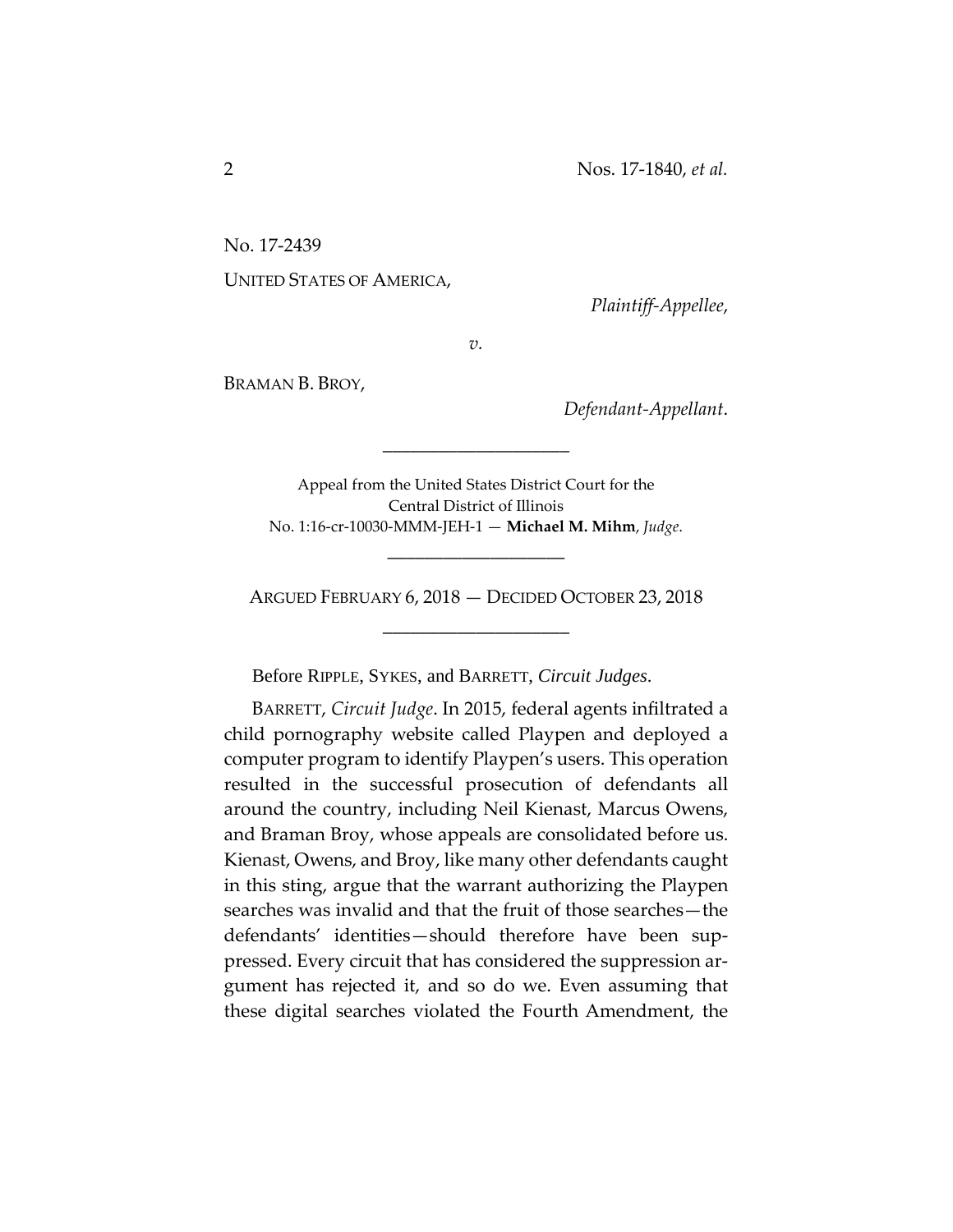good-faith exception to the exclusionary rule applies. We affirm all three judgments.

I.

In 2014, the Federal Bureau of Investigation began investigating a child pornography forum called Playpen. This site created an anonymous space for its membership of over 150,000 people to discuss, consume, and share child pornography.

Playpen exists solely on the dark web, so it can be accessed only through a series of affirmative steps. First, the user must download The Onion Router (Tor) software. The Tor software makes user information untraceable by relaying it through a series of interconnected computers. It also allows a user to access the Tor network, where Playpen and other "hidden services" websites are hosted. Once on this network, a user must enter a specific sixteen-character web address to visit Playpen. Finally, Playpen requires visitors to create a username and password before granting them access to its contents.

In 2015, FBI agents gained access to Playpen's servers and relocated them to a government facility in the Eastern District of Virginia. The FBI then operated the website for about two weeks in order to observe Playpen users. But while the FBI could observe Playpen traffic, Tor prevented it from identifying any specific user information.

To unmask and apprehend the anonymous Playpen users, the FBI sought a warrant in the Eastern District of Virginia to use a Network Investigative Technique (NIT). The NIT deployed computer code instructing computers that accessed Playpen to send identifying information to the government.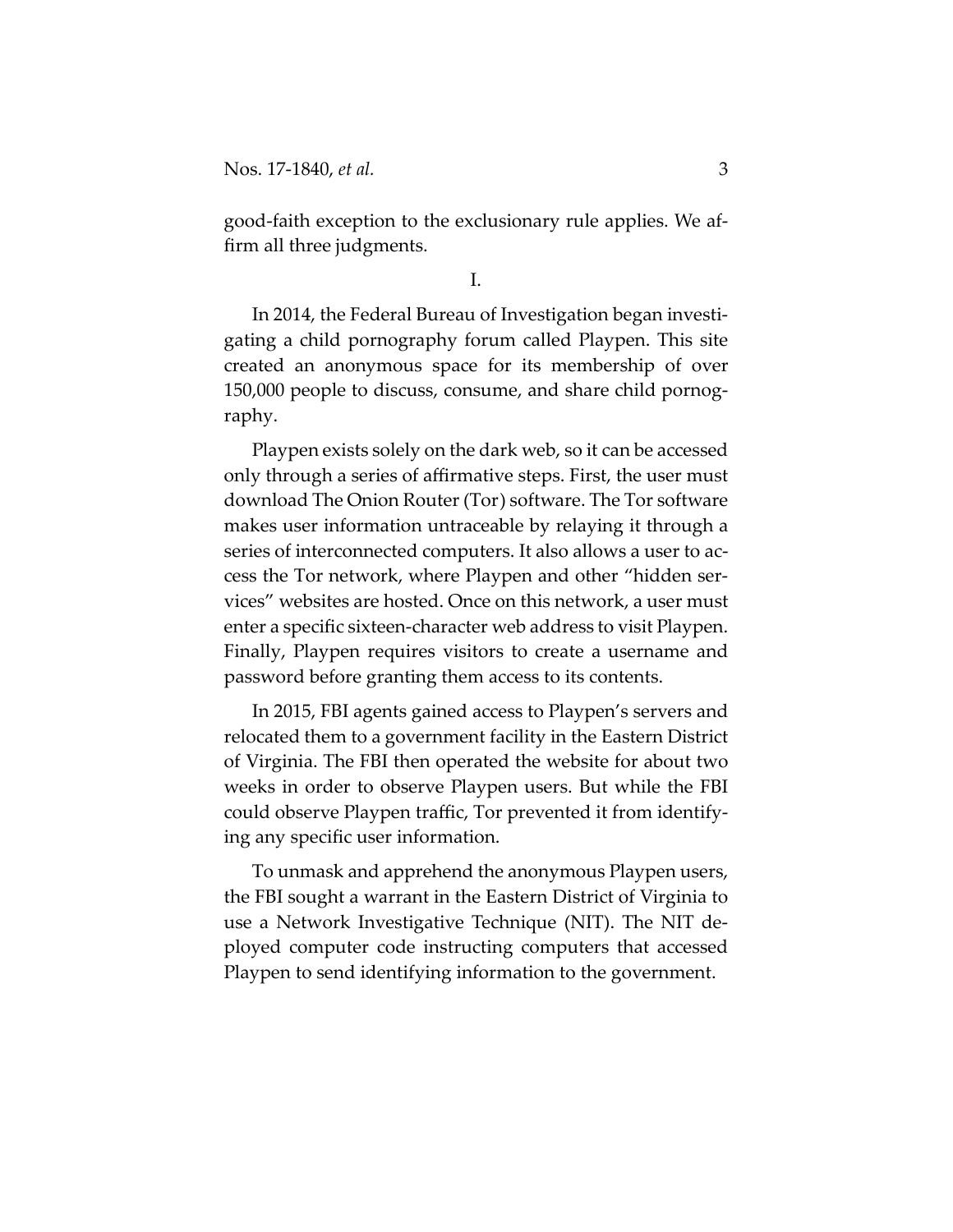In support of its warrant application to deploy the NIT, the FBI submitted a 31-page affidavit from a special agent who specialized in child pornography cases. The affidavit detailed Playpen's architecture and contents, explained the nature of the Tor network, and described the numerous affirmative steps a user had to take to locate Playpen and access its contents. The affidavit further asserted that use of the NIT was necessary to identify and locate the users and administrators of Playpen, because other investigative procedures had either failed or would likely fail.

The affidavit also provided details about the proposed NIT. Special computer code would be added to the digital content on the Playpen website. After a user entered a username and password to access Playpen, the website would cause the user's computer to download that code. The code would then instruct the user's computer to send back the following information: (1) the computer's IP address and the date and time that it was determined; (2) a unique identifier to distinguish data from that of other computers accessing Playpen; (3) the computer's operating system; (4) information about whether the NIT had already been delivered to the computer; (5) the computer's host name; (6) the operating system's username; and (7) the computer's media access control address.

A federal magistrate judge in the Eastern District of Virginia issued the NIT Warrant in February 2015. The magistrate judge approved the use of the NIT to obtain information from all "activating computers," which the warrant described as the computers "of any user or administrator who logs into [Playpen] by entering a username and password."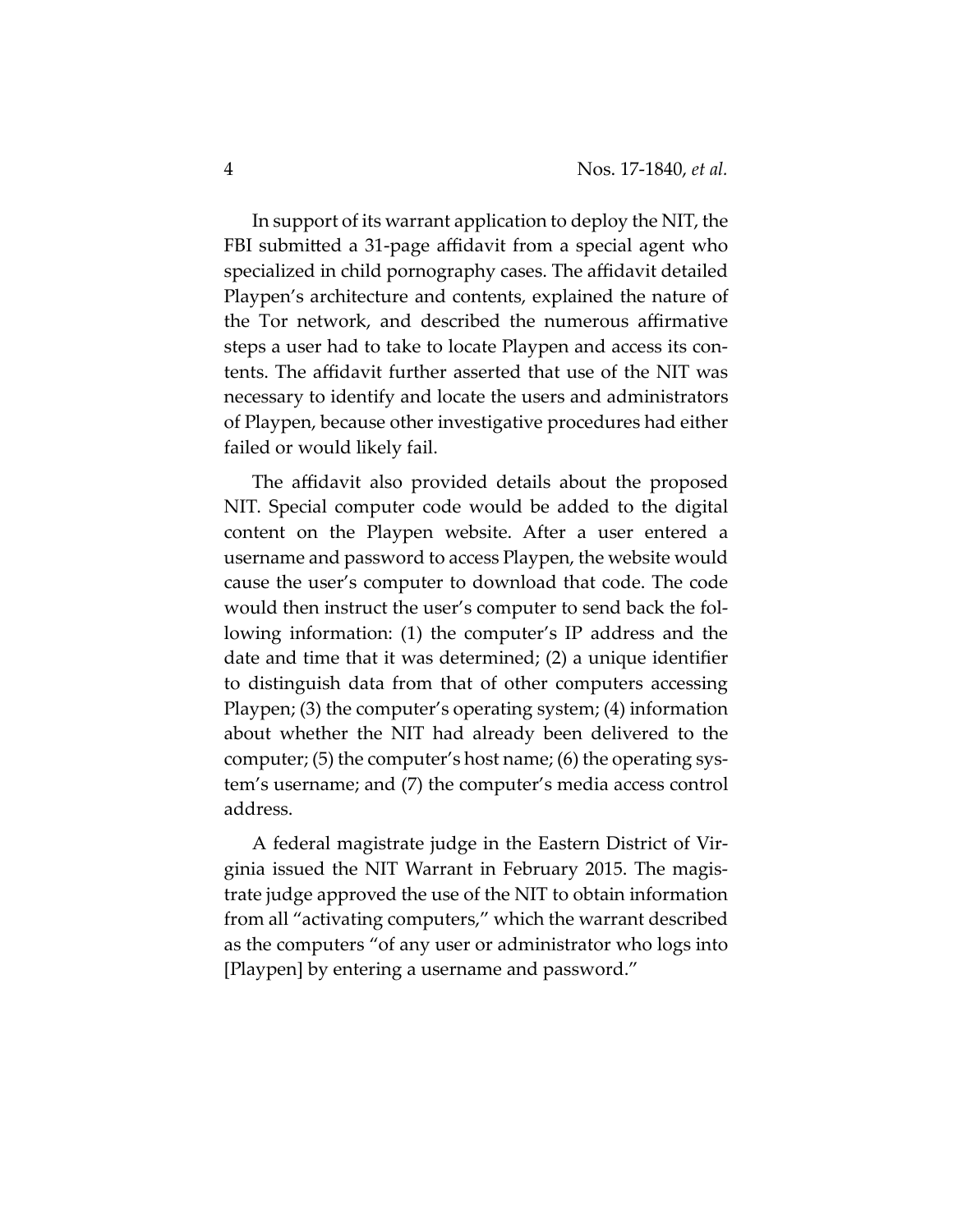The three defendants on appeal were such users. At various times during the nearly two weeks that the government hosted the Playpen servers, Neil Kienast, Marcus Owens, and Braman Broy accessed Playpen. By entering their usernames and passwords, they unknowingly triggered the NIT, which unmasked their identities. Once identified, FBI agents in the Eastern District of Virginia notified FBI regional offices in the defendants' home districts. Local FBI agents then obtained warrants to search the defendants' computers and homes. Each search unearthed child pornography.

On the basis of evidence recovered in these searches, grand juries charged the defendants with receiving, possessing, or viewing child pornography in violation of 18 U.S.C. § 2252A. The defendants each moved to suppress the evidence obtained as a result of the NIT Warrant, raising assorted challenges to its validity. The respective district courts denied their motions to suppress and the defendants entered conditional guilty pleas, reserving the right to appeal the denial of their suppression motions. These appeals followed.

II.

All three defendants assert that the searches performed by the NIT violated the Fourth Amendment and that the evidence obtained by them should have therefore been suppressed. We need not decide, however, whether the searches violated the Fourth Amendment. Even if they did, the district courts did not err by declining to suppress the evidence, because the good-faith exception to the exclusionary rule applies.

Suppression of evidence is a "last resort." *Hudson v. Michigan*, 547 U.S. 586, 591 (2006). It is not a personal constitutional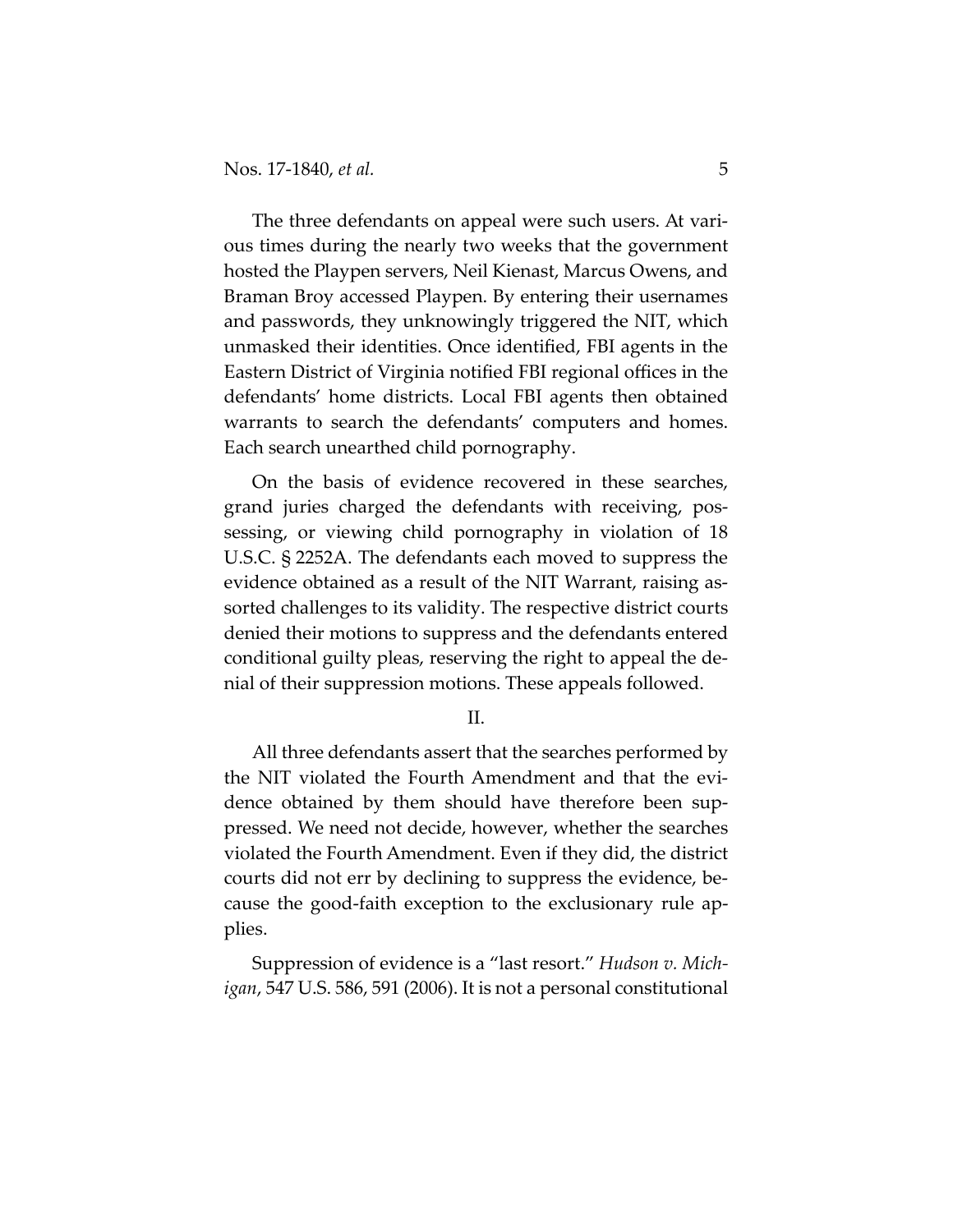right, nor is it intended to remedy the injury of having one's rights violated. *Davis v. United States*, 564 U.S. 229, 236 (2011). Instead, it is a judge-made rule meant to deter future Fourth Amendment violations. *Id.* at 236–37. And its application has been strictly limited by the Supreme Court.

The Court has instructed that the exclusionary rule be limited to cases in which its deterrent effect on police conduct will outweigh its "heavy costs." *Id.* at 237. Strong cases for exclusion involve "deliberate, reckless, or grossly negligent disregard for Fourth Amendment rights" on the part of the police. *Id.* at 238 (internal quotation marks omitted). In such cases, "the deterrent value of exclusion is strong and tends to outweigh the resulting costs." *Id.* But exclusion is not appropriate where "the police act with an objectively reasonable good-faith belief that their conduct is lawful." *Id.* (internal quotation marks omitted). In that type of case, "the deterrence rationale loses much of its force, and exclusion cannot pay its way." *Id.* (internal quotation marks and citations omitted). The flagship case for this "good faith" principle is *United States v. Leon*, 468 U.S. 897 (1984).

The defendants offer two major arguments against applying the good-faith exception in this case. The first is that the good-faith exception is categorically inapplicable when the warrant is void *ab initio* (or "from the beginning"). According to the defendants, this warrant is void because the magistrate judge lacked the authority to issue it. Federal Rule of Criminal Procedure 41(b)(1) authorizes a magistrate judge "to issue a warrant to search for and seize a person or property located within the [magistrate judge's] district." This warrant, they say, extended to people and property located outside the magistrate's district. Defendants contend that a void warrant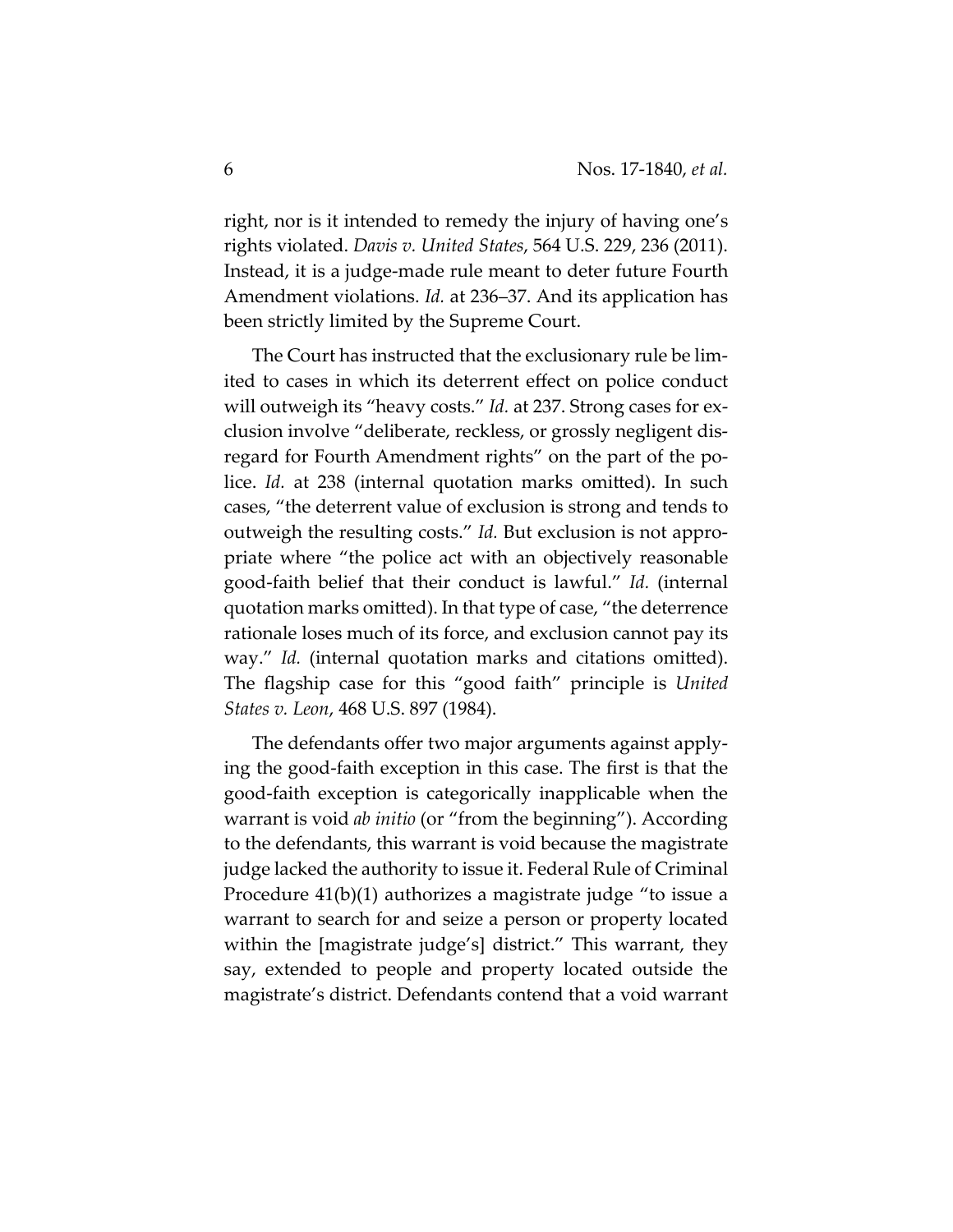$\overline{a}$ 

is tantamount to no warrant at all, nullifying the good-faith exception.[1](#page-6-0)

We disagree. Even if the warrant were void *ab initio*, we would treat this like any other constitutional violation. We see no reason to make the good-faith exception unavailable in such cases. The deterrence rationale for the exclusionary rule aims at the conduct of the police, not the conduct of the magistrate judge. *See Davis*, 564 U.S. at 238 (focusing the cost-benefit analysis in exclusion cases on the "flagrancy of the police misconduct" at issue). Thus, whether the magistrate judge lacked authority has no impact on the rule. As *Leon* explains, "[p]enalizing the officer for the magistrate's error, rather than his own, cannot logically contribute to the deterrence of Fourth Amendment violations." 468 U.S. at 921; *see also Herring v. United States,* 555 U.S. 135, 136–37 (2009) (invoking the good-faith exception where an officer reasonably but wrongly believed that there was an outstanding arrest warrant for the defendant); *cf. United States v. Cazares-Olivas*, 515 F.3d 726, 730 (7th Cir. 2008) (concluding that even though the violation of Rule 41 was "regrettable," allowing the defendants to go free on that basis "would be a remedy wildly out of proportion to the wrong"). Other circuits have similarly held that the goodfaith exception can apply to warrants that are void *ab initio*. *See United States v. Levin*, 874 F.3d 316, 323–24 (1st Cir. 2017); *United States v. Werdene*, 883 F.3d 204, 216–17 (3d Cir. 2018); *United States v. McLamb*, 880 F.3d 685, 691 (4th Cir. 2018); *United States v. Horton*, 863 F.3d 1041, 1050 (8th Cir. 2017); *United States v. Workman*, 863 F.3d 1313, 1319 (10th Cir. 2017);

<span id="page-6-0"></span> $^{\rm 1}$  We note that Rule 41 was amended in 2016 to expressly permit magistrate judges to issue warrants such as the NIT Warrant here. *See* Fed. R. Crim. P.  $41(b)(6)(A)$ .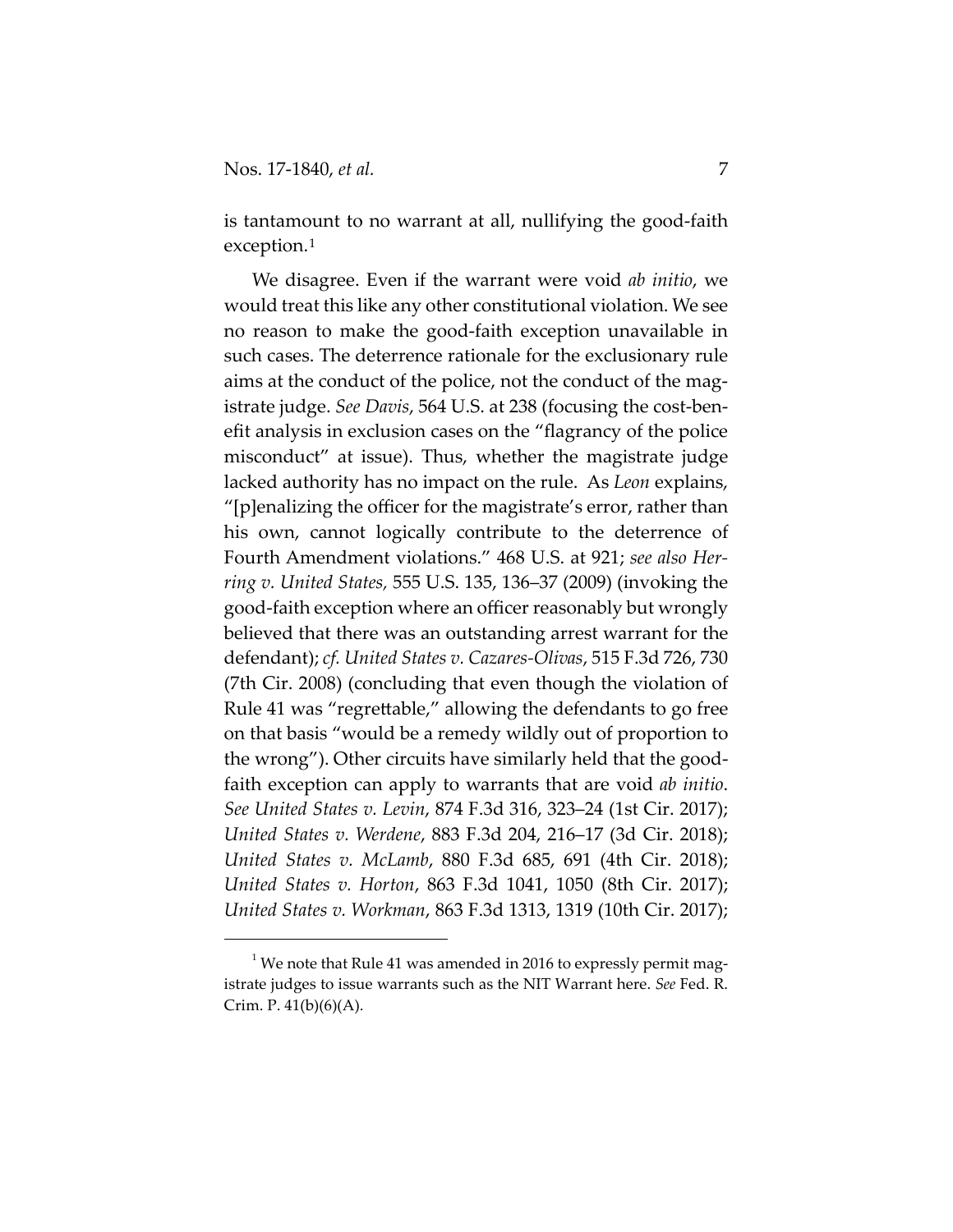*see also United States v. Master*, 614 F.3d 236, 242–43 (6th Cir. 2010) (repudiating a prior pronouncement that *ab initio* warrants preclude application of the good-faith exception in light of intervening Supreme Court precedent).

The defendants' second argument is that the good-faith exception fails on its own terms because the agents did not execute this search in good faith.<sup>[2](#page-7-0)</sup> *Leon* states that the goodfaith exception might not apply in cases where: (1) "the issuing magistrate wholly abandoned his judicial role"; (2) the warrant was "so lacking in indicia of probable cause as to render official belief in its existence entirely unreasonable"; or (3) "a warrant [was] so facially deficient" that the "executing officers [could not] reasonably presume it to be valid." *Leon*, 468 U.S. at 923.

The defendants focus on the third scenario, arguing that the officers should have recognized this warrant as facially invalid. They maintain that a well-trained officer, familiar with computer investigations and associated warrants, knows that a magistrate judge lacks the authority to authorize a warrant outside his or her own district. This warrant permitted the officers to access information originating from computers around the country. Thus, the defendants say, the officers should have known that the magistrate judge lacked authority to issue it.

The defendants are wrong—the officers could have reasonably relied on the magistrate judge's conclusion that this

 $\overline{a}$ 

<span id="page-7-0"></span><sup>&</sup>lt;sup>2</sup> Sometimes, the defendants' arguments seem centered on the agents located in the Eastern District of Virginia; other times, their arguments drift to attack the local agents who executed the search warrants. Our analysis does not depend on which agents were allegedly at fault.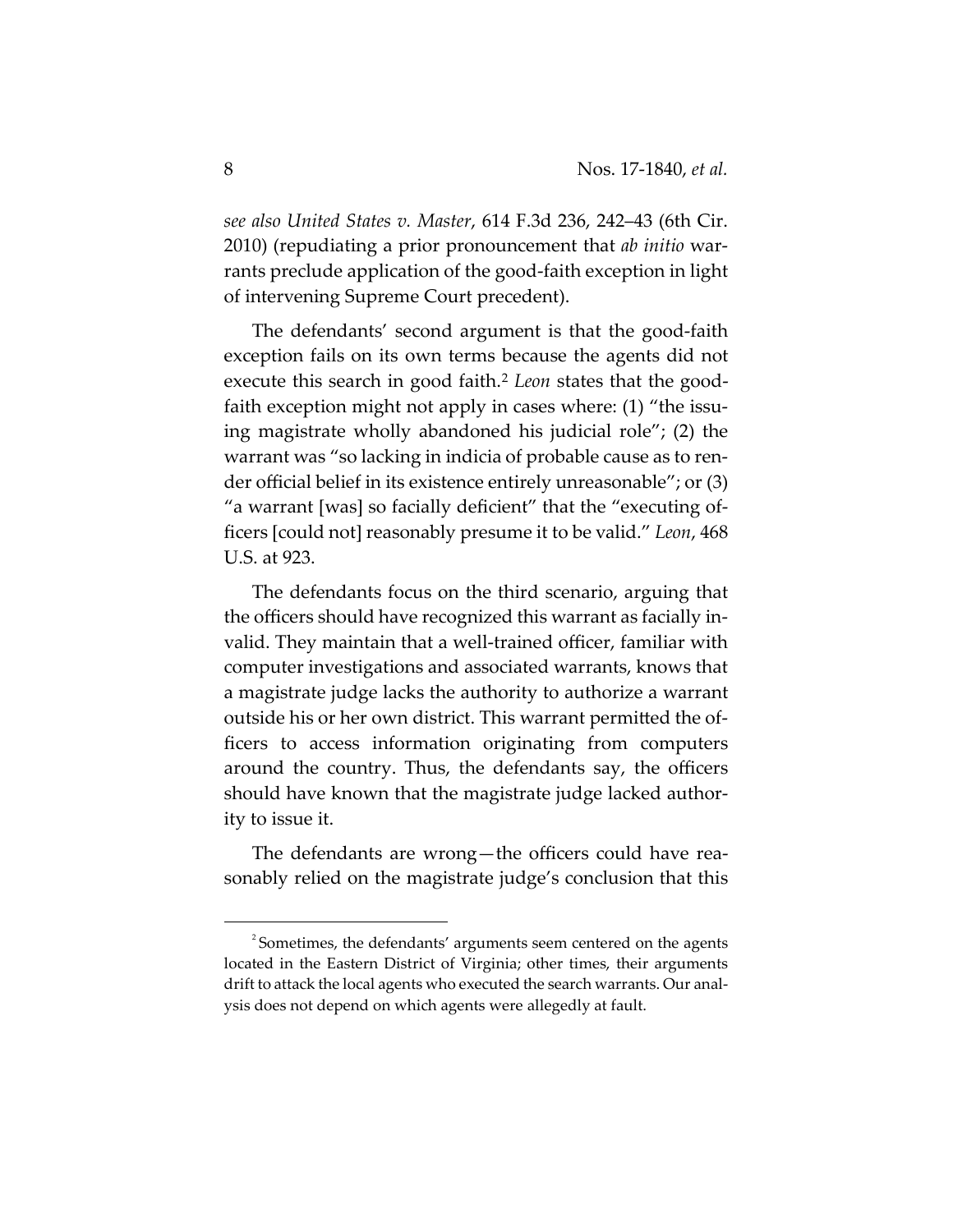$\overline{a}$ 

warrant was consistent with Rule 41. This warrant poses difficult conceptual questions about what occurred. Perhaps the warrant impermissibly allowed the search of computers outside the magistrate judge's district, as the defendants suggest. But the government suggests another theory. It notes that under Rule 41(b)(4), a magistrate judge can issue a warrant for the installation of a "tracking device" within the district that can track movement outside the district. Fed. R. Crim. P. 41(b)(4). The government characterizes the NIT as such a device, maintaining that its installation occurred in-district because the defendants were accessing servers located in that district. Choosing between these frameworks has split district courts across the country, which underscores the difficulty of the question.[3](#page-8-0) *See United States v. Taylor*, 250 F. Supp. 3d 1215, 1222–23 (N.D. Ala. 2017) (collecting cases). We do not decide this question today because we hold that the good-faith exception applies in any event. But the fact that so many district judges have differed on this question is strong evidence that any error on the part of the magistrate judge would not necessarily have been obvious to the officers.

The defendants raise other theories of bad faith. They note that "where the officer seeking the warrant was dishonest or reckless in preparing the affidavit," the good-faith exception does not apply. *United States v. Harris*, 464 F.3d 733, 740 (7th Cir. 2006). Owens maintains that the affidavit accompanying the NIT Warrant contained dishonest statements that omitted material information. The affidavit, for example, describes the Playpen homepage as featuring "two images depicting

<span id="page-8-0"></span> $3$  Two courts of appeals have held that the NIT Warrant violated Rule 41 but that the good-faith exception applied. *See Werdene*, 883 F.3d at 217; *Horton*, 863 F.3d at 1052.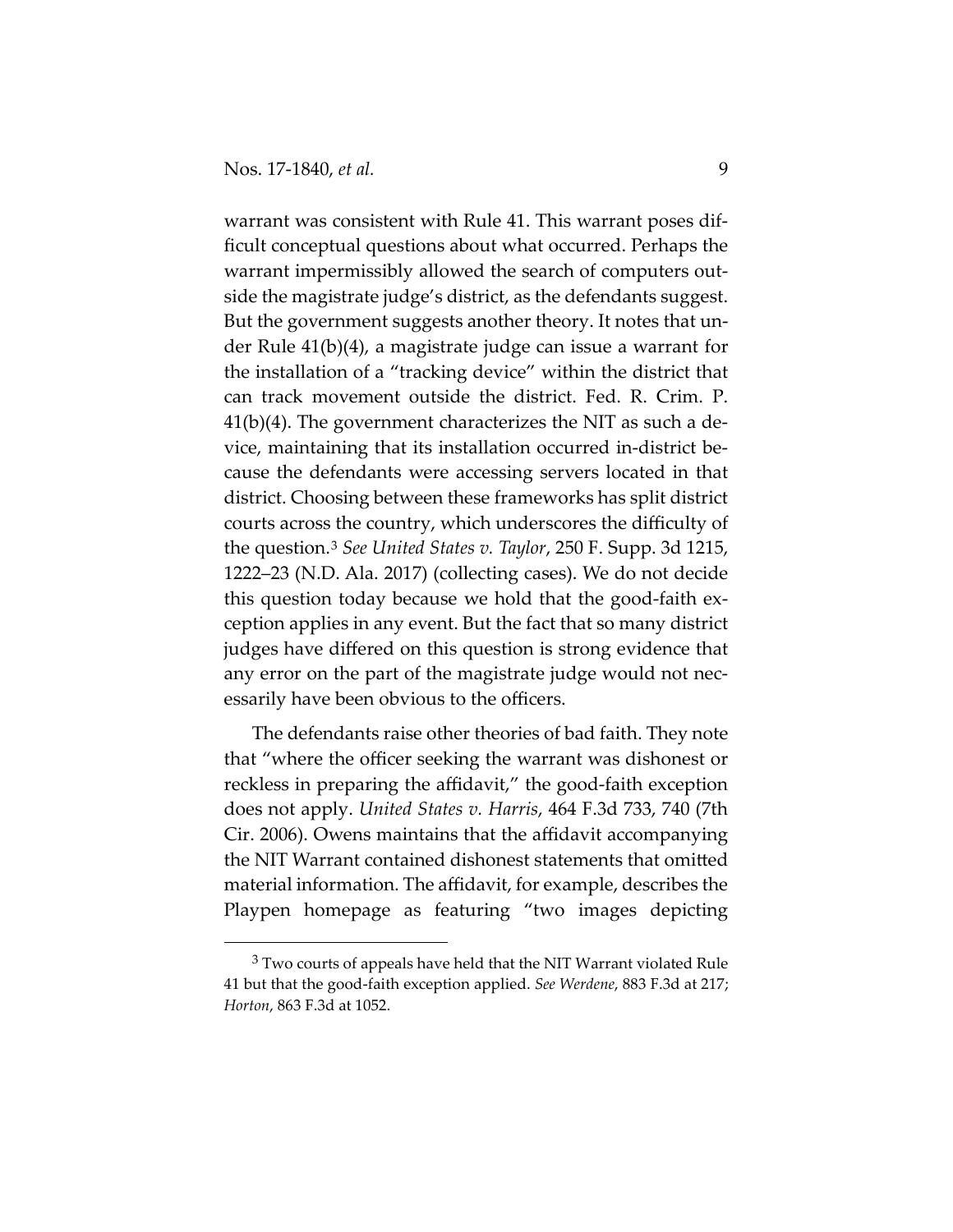partially clothed prepubescent females with their legs spread apart," which was true as of February 18, 2015. But on February 19, the site administrator changed the homepage to instead depict a prepubescent girl wearing a short dress. Owens makes much of the fact that the affidavit had not been updated to reflect this change when the magistrate judge signed the warrant on February 20. This change is immaterial. And even if it were not, the failure to update the affidavit in real time would not begin to approach the dishonesty that *Harris* describes.

Nor do we think that the police behavior here was reckless. The defendants believe that the warrant was reckless because it was overinclusive. They insist that it sweeps up innocent actors that stumble upon Playpen but don't engage in any illegal activity. But by the time such actors have downloaded the software needed to access the dark web, entered the specific, sixteen-digit character jumble that is Playpen's web address, and logged into the site featuring at least one sexually suggestive image of a child, we are very skeptical that they are surprised to find themselves on a website offering child pornography.

The record establishes that the FBI acted reasonably both when it prepared its affidavit and when it executed the search warrants. Faced with the daunting task of apprehending tens of thousands of individuals engaged in perverse crimes but cloaked in anonymity through their use of Tor, the FBI developed a sophisticated tool to unmask and locate those suspected criminals. The agency fully and accurately described the NIT to the neutral and detached magistrate judge who signed the warrant. We join the five circuits who have held the good-faith exception applicable to this NIT Warrant. *See Levin*,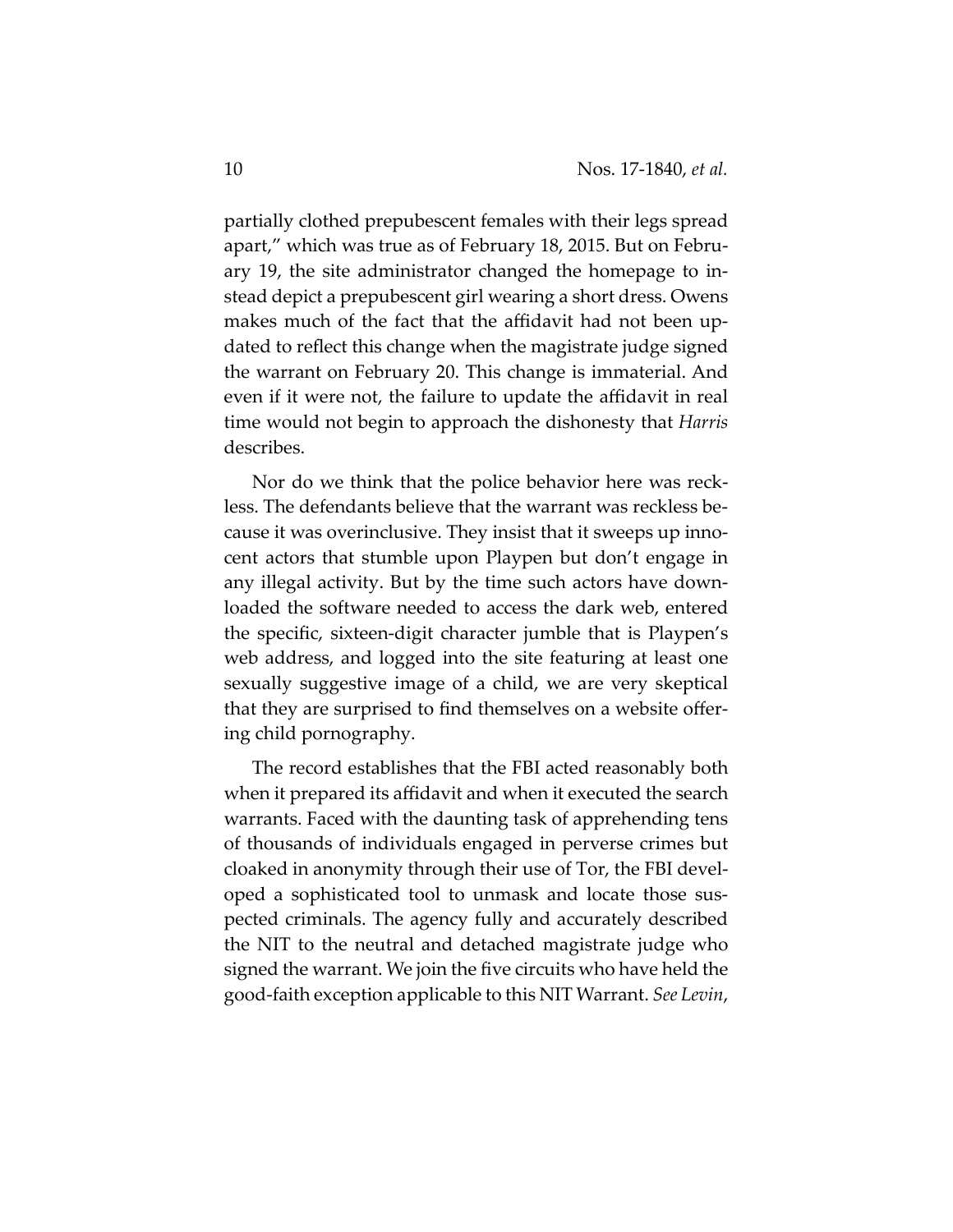874 F.3d at 324, *Werdene*, 883 F.3d at 217–19; *McLamb*, 880 F.3d at 689–90; *Horton*, 863 F.3d at 1052; *Workman*, 863 F.3d at 1321. In the absence of culpable police conduct, the exclusionary rule cannot "pay its way." *Davis*, 564 U.S. at 238.

## III.

Kienast and Owens individually raise additional challenges to their convictions. We address these in turn.

Kienast asserts that the district court erred by denying his motion to compel the government to allow him to review the NIT source code and cross-examine the FBI special agent who created the affidavit. According to Kienast, he needs this information to establish the scope of the Fourth Amendment violation. The district court rejected his motion, holding that the information Kienast sought was immaterial to the good-faith determination. We review a district court's ruling on a motion to compel discovery for abuse of discretion. *Thermal Design, Inc. v. Am. Soc'y of Heating, Refrigerating & Air-Conditioning Eng'rs, Inc.*, 755 F.3d 832, 838 (7th Cir. 2014). The district court did not abuse its discretion in holding that the discovery sought was immaterial and "essentially a fishing trip." Testimony from the FBI agent and access to the source code would not have affected the good-faith determination.

Owens argues that the fruit of the NIT search should be suppressed because the government's conduct was so "outrageous" that it violated his right to due process. He cites *Rochin v. California*, which holds that certain conduct that "shocks the conscience" can constitute a due process violation. 342 U.S. 165, 172 (1952) (police pumping the stomach of a suspect to obtain evidence violated due process). Owens asserts that by operating the Playpen website after seizing it, the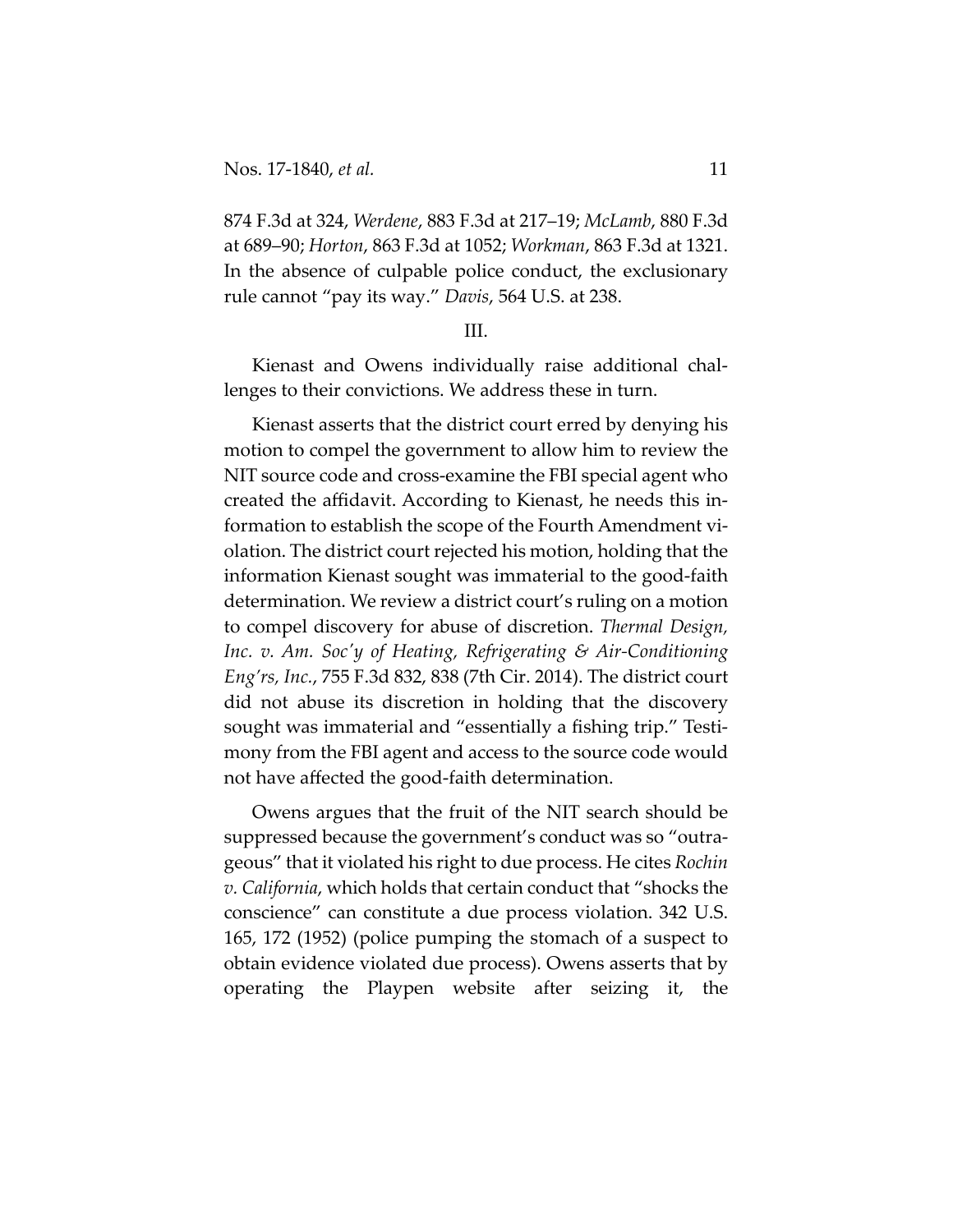"government distributed over a million images of child pornography," which he believes qualifies as "outrageous conduct" that shocks the conscience. His theory is that this unconstitutional behavior "absolutely bar[s] the government from invoking judicial processes," which he thinks justifies suppression. *United States v. Russell*, 411 U.S. 423, 431–32 (1973). The district court denied relief on this ground, but it noted a "tension" between our circuit and the Supreme Court concerning the availability of this defense. *United States v. Owens*, 2016 WL 7079617, at \*4 (E.D. Wis. Dec. 5, 2016).

There is no conflict between our cases and the Supreme Court's. In *United States v. Russell*, the Court left open the possibility that the government's engagement in illegal activity might violate due process if it is "shocking to the universal sense of justice." 411 U.S. at 431–32. In that case, an undercover agent supplied the defendant with an essential ingredient for the manufacture of methamphetamine as part of an operation to gather evidence against him. While the Court determined that this conduct did not shock the conscience, it said that it "may some day be presented with a situation in which the conduct of law enforcement agents is so outrageous that due process principles would absolutely bar the government from invoking judicial processes to obtain a conviction." *Id.*

Thus, the Supreme Court did not foreclose the "outrageous conduct" defense—but it did not mandate its application either. And "[w]e repeatedly have reaffirmed our decision not to recognize the defense." *United States v. Smith*, 792 F.3d 760, 765 (7th Cir. 2015); *see also United States v. Stallworth*, 656 F.3d 721, 730 (7th Cir. 2011) ("Outrageous government conduct is not a defense in this circuit."). Our cases are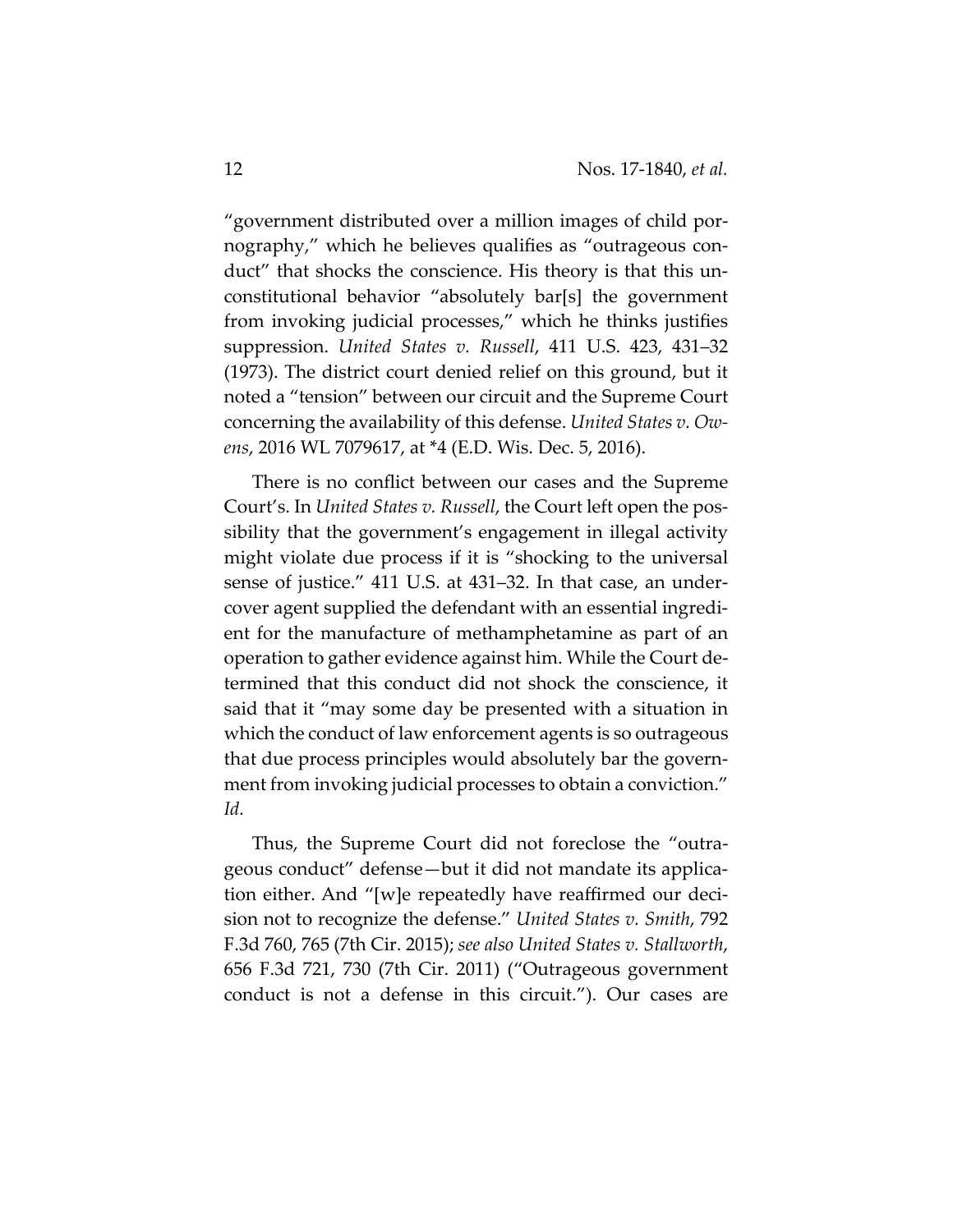consistent with those of the Court and they control here. And in any event, the defense would do Owens no good even if it were available. In *Russell,* the defendant was the victim of the government's allegedly outrageous conduct. *Russell*, 411 U.S. at 431–32. Here, Owens does not charge the government with harming him; he complains that the government's allegedly outrageous conduct harmed the children whose images were distributed while the government operated the server. Owens's argument is itself more than a little outrageous: he seeks to shield himself from prosecution because the children he victimized were allegedly victimized by someone else too.

Owens makes one last pitch: he asks us to remand his case for a *Franks* hearing. In *Franks v. Delaware*, the Court held that the Fourth Amendment entitles a defendant to an evidentiary hearing when a defendant makes a substantial preliminary showing that the police procured a warrant to search his property with intentional or reckless misrepresentations in the warrant affidavit and such statements were necessary to a finding of probable cause. 438 U.S. 154, 171–72 (1978). The district court rejected Owens's argument because it found that Owens failed to make the requisite "substantial preliminary showing" to justify a hearing. *Owens*, 2016 WL 7079609, at \*7. We agree with the district court. As we explained, law enforcement made no reckless misrepresentations. Owens further gives us no "firm and definite" reasons, under the requisite clear error review, why the district court erred. *United States v. Pace*, 898 F.2d 1218, 1226–27 (7th Cir. 1990). The district court, armed with all the information that we reviewed, made a reasoned determination to deny Owens a *Franks*